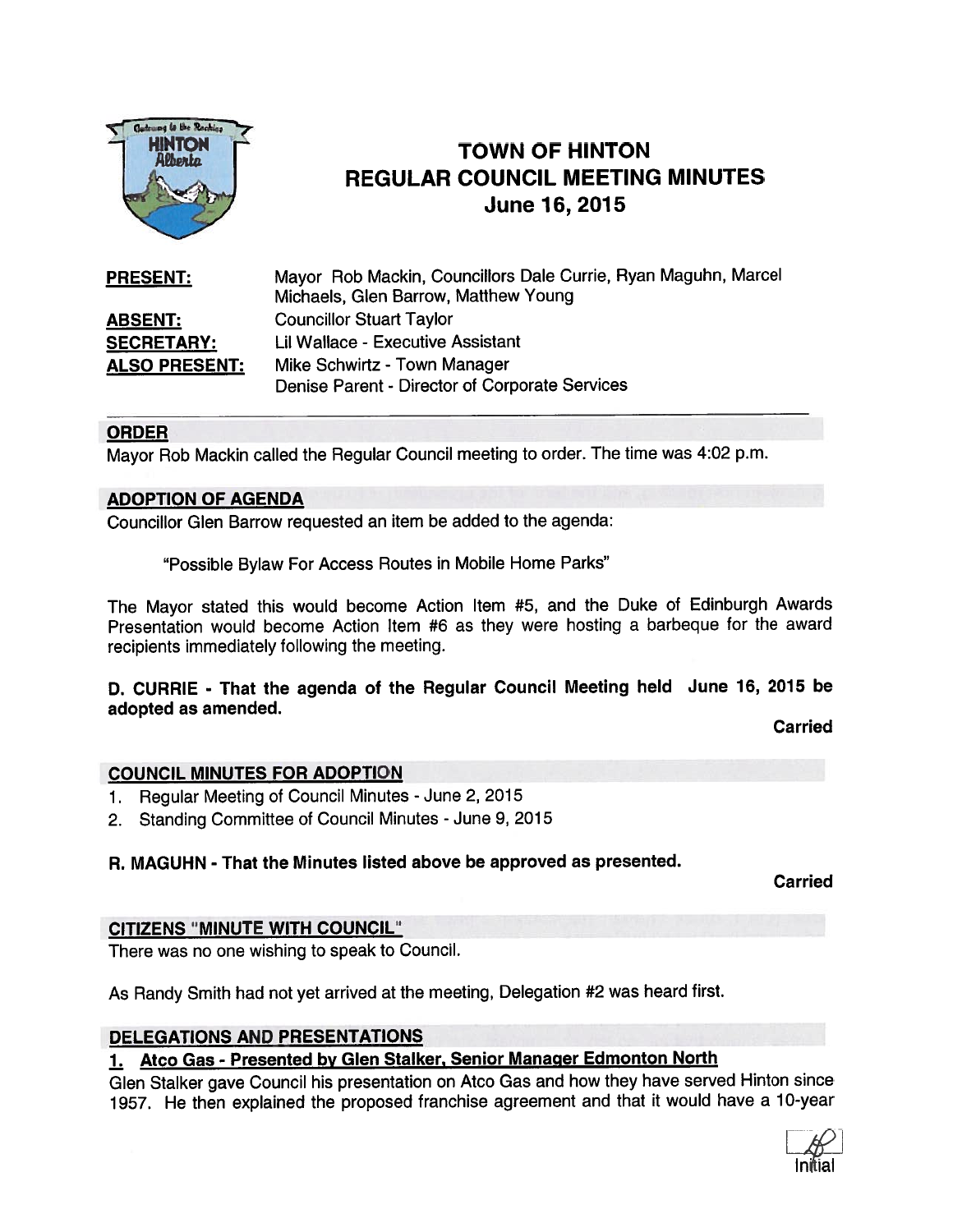minimum /20-year maximum term. He suggested an <sup>1</sup> 1-year term because of the length of time it takes to achieve the final bylaw reading due to all the regulations and steps required.

### 2. Senior's Week Activities and Draws for Senior's Passport Prizes - Presented by Randy Smith

Randy Smith thanked the Mayor for proclaiming Seniors Week. He stated there were 19 events held this year. There was <sup>a</sup> total of <sup>1471</sup> participants over the week, which is up <sup>400</sup> from last year, average of <sup>77</sup> seniors per event, and <sup>8</sup> people attended all <sup>19</sup> events. The Mayor then made the draws for the three major prizes and the winners were announced.

# ACTION ITEMS

Refer to the Regular Council Meeting Agenda package for June 16, 2015 for detailed background information on these decisions.

1. Bylaw #1089 - Atco Gas Franchise Renewal Agreement

R. MAGUHN - That Council give Bylaw #1089 - 2015 ATCO Gas Franchise Renewal Agreement first reading, and the term of the agreemen<sup>t</sup> is to be extended to <sup>11</sup> years.

Carried

### 2. Charles and Beatrice Pambrum Appeal of Compliance Order Issued

M. YOUNG - That Council supports the appea<sup>l</sup> of Charles and Beatrice Pambrun respecting the compliance order issued May 27, 2015.

Carried

# 3. Athabasca Riverfront Park 2015 Pilot Proiect

M. YOUNG - That Council approve the Athabasca Riverfront Park <sup>2015</sup> Pilot Project with up to \$25,000 allocated from the Parks & Trails Infrastructure Reserve.

Carried

At this point of the meeting Council were introduced to the seniors that had joined the meeting after the draws had been made. Elaine Koch thanked council for their attendance at the various events. Council gave Randy Smith <sup>a</sup> round of applause for his work during Senior's Week.

### 4. Land Sale — Plan <sup>102</sup> 4242, Block 17, Lot <sup>7</sup> (4060 Bradwell Street

M. YOUNG - That Council accep<sup>t</sup> the offer from Wilf Kwasny to purchase <sup>4060</sup> Bradwell Street (Lot 1, Block 11, Plan 102 4242) at a price and the terms/conditions as circulated and viewed by Council in Camera.

### Possible Bylaw For Access Routes in Mobile Home Parks

Councillor Glen Barrow wants changes made to the bylaw that governs mobile home parks including the number of emergency exits required. Administration advised there are <sup>a</sup> number of areas in town that are no longer compliant with our bylaws and they are researching these with the intention of bringing this matter back to Council at <sup>a</sup> later date.

Carried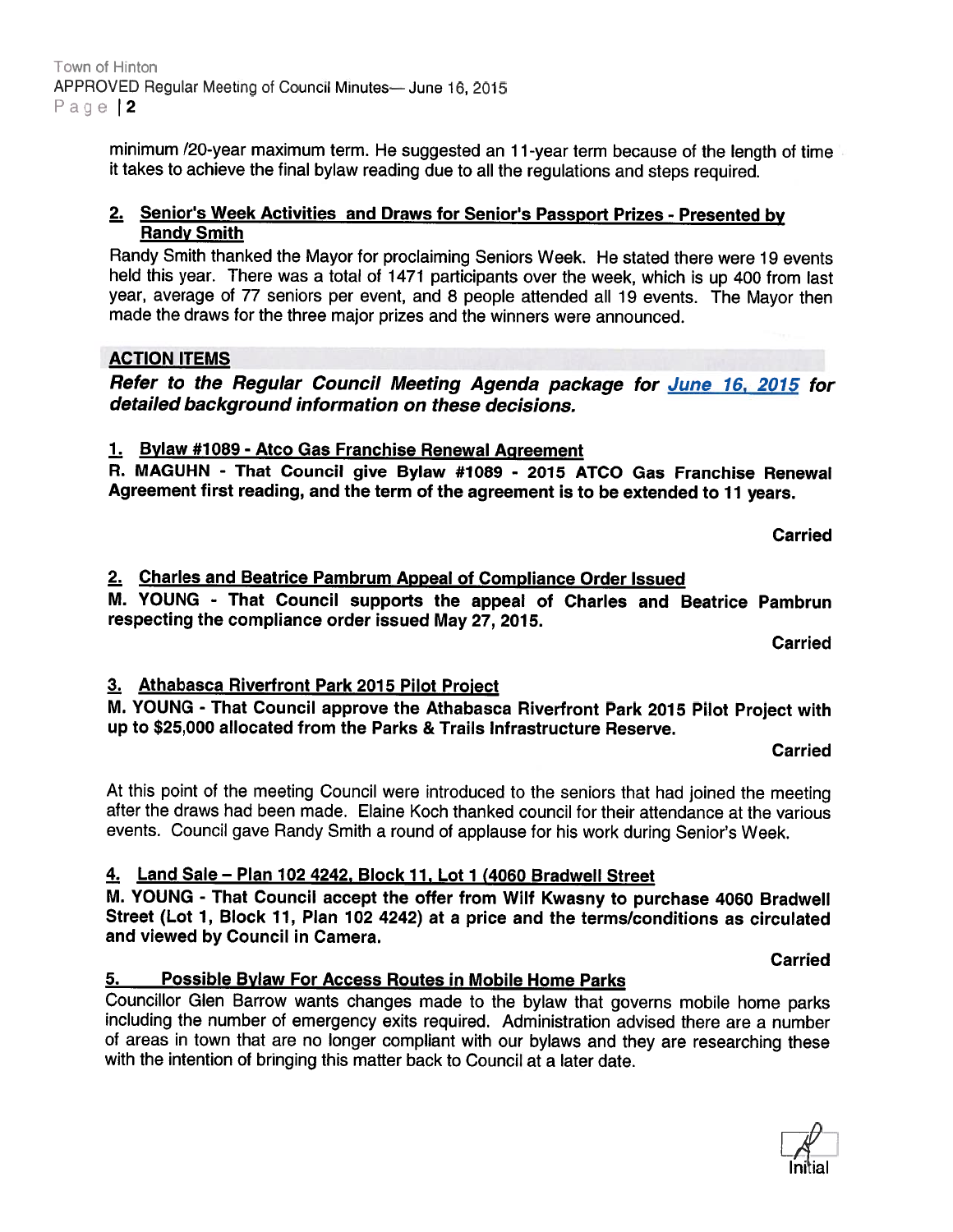#### G. BARROW - That Council direct Administration to research all options for the mobile home parks conditions and issues.

#### Carried

The Mayor advised that Action Item #6 would be heard after the reports so that the Duke of Edinburqh award recipients could receive their awards and then Council and the award recipients could move directly into the barbeque celebration after the meeting had been adjourned.

### INFORMATION ITEMS

- 1. Council Information Package #1 previously circulated June 3, 2015
- 2. Council Information Package #2 previously circulated June 10, 2015

### R. MAGUHN - That Council Information Packages #7 and # 2 be accepted for information.

Carried

### REPORTS FROM MAYOR. COUNCIL, TOWN MANAGER

1. Council Reporting (Training/Conferences/CEAC, Listening Teams, All Other Committees)

Councillors reported on the various committees, meetings and activities they attended since the last Regular Council meeting and what they plan on attending in the coming weeks.

### 2. Town Manager Report

Town Manager Mike Schwirtz provided an update on administrative matters.

The mayor called for <sup>a</sup> short recess at 5:52 p.m. and the meeting reconvened at 5:59 p.m.

#### CONTINUATION OF ACTION ITEMS

### 6. Duke of Edinburgh Awards - Presented by Mayor Mackin and Cst. Deanna Alford

Constable Deanna Alford with the local ROMP spoke to Council about the Duke of Edinburgh Award Program. This international program was founded in 1956 and was established in Alberta in 1976.

Mayor Rob Mackin presented the award recipients their certificates and pins for successfully completing the bronze program. This year's recipients are:

- $\bullet$ Shelby Bambrick
- Marshall Begon
- Adam Danis
- •Thomas Kadatz
- Alexis Kvill
- •Brittany Rosenberger

See http://www.dukeofed.org/ab for more information.